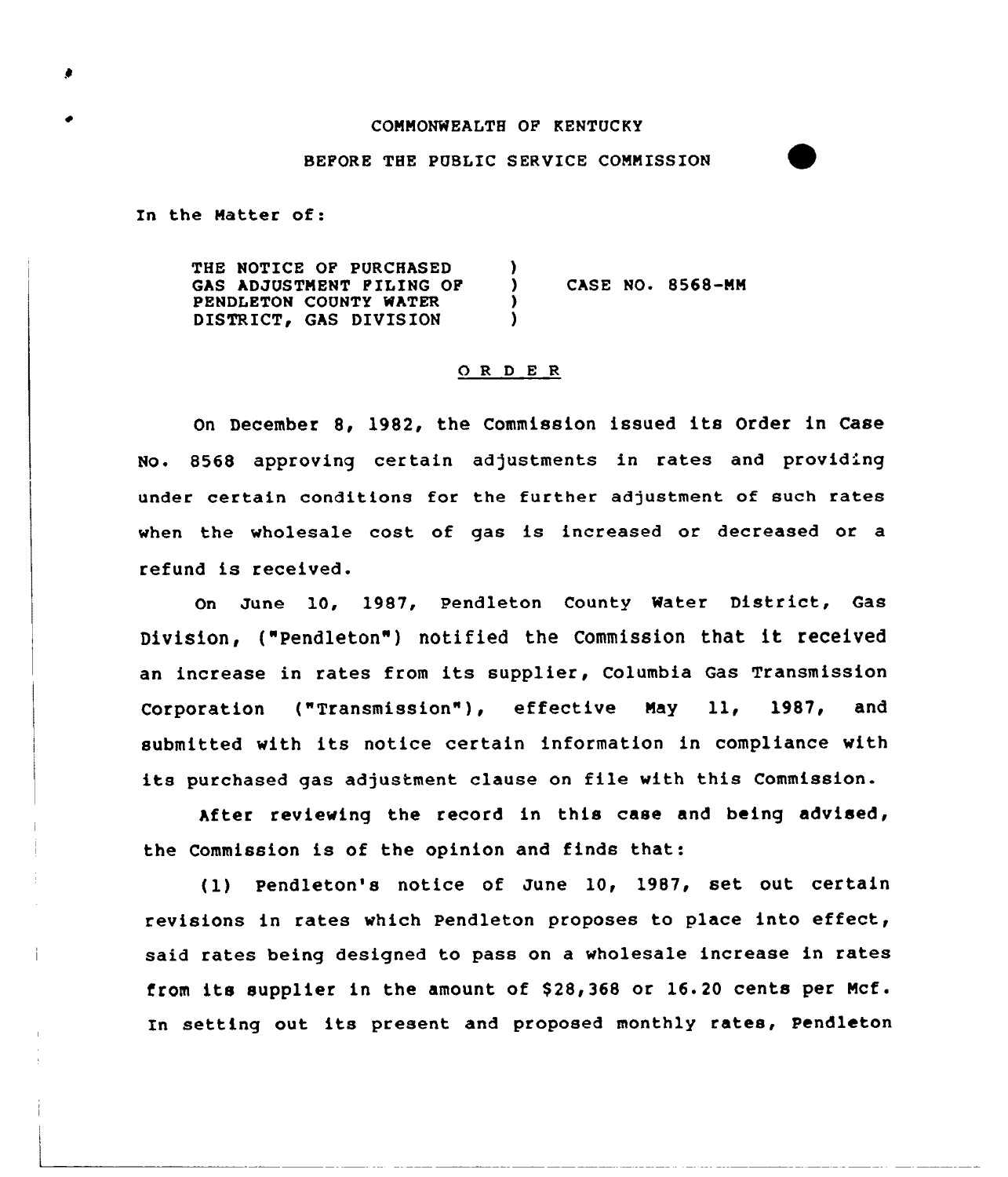used incorrect rates instead of those actually approved by the Commission.

ð

(2) Transmission filed an application for increased rates with the tederal Energy Regulatory Commission to become effective Nay 11, 1987-

(3) <sup>A</sup> legislative change in KRS Chapter 278, effective July 15, 1986, requires 30 days notice of a change in rates with the Commission having the discretion to shorten the required period to 20 days upon showing of good cause. Reduction in rates will, as always, be made effective with the date of the supplier decrease. Increases in rates will be effective with 20 days notice providing that:

(a) The effective date from the supplier is not more than 20 days in the future, in which case the actual effective date will be used; and

(b) The company has included in its filing <sup>a</sup> specific request that a tariff sheet or some other notification from the supplier be considered a showing of good cause for <sup>20</sup> days notice. Pendleton included a request for a showing of good cause for 20 days notice. The effective date will, therefore, be <sup>20</sup> days after Pendleton's notice, or June 30, 1987.

(4) Pendleton's corrected adjustment in rates under the purchased gas adjustment provisions approved by the Commission in its Order in Case No. <sup>8568</sup> dated December 8, 1982, is fair, just, and reasonable and in the public interest and should be effective with gas supplied on and after June 30, 1987.

 $-2-$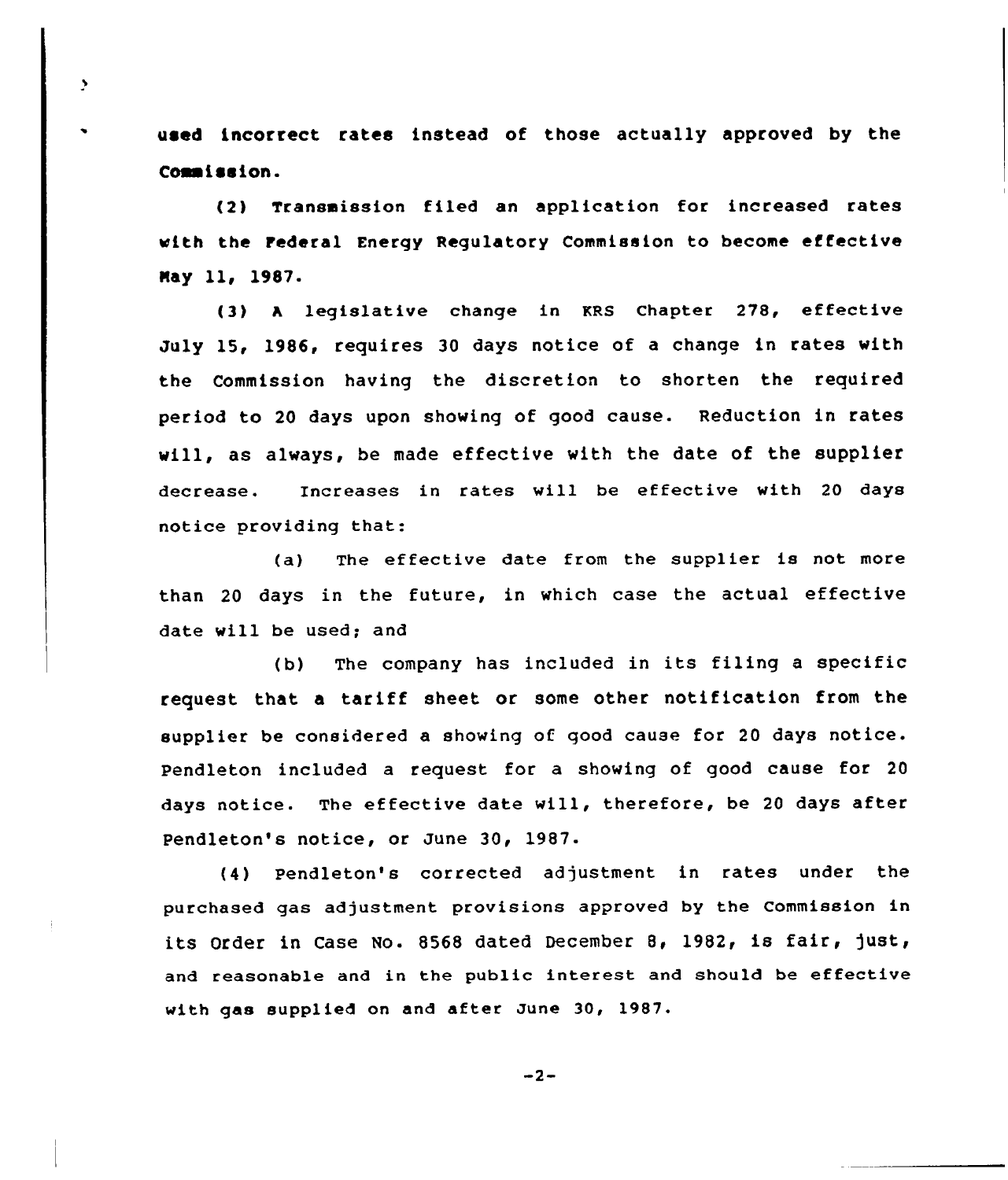IT IS THEREFORE ORDERED that:

(1) The rates in the Appendix to this Order be and they hereby are authorized effectiVe with gas supplied on and after June 30, 1987.

{2) Within 30 days of the date of this Order Pendleton shall file with this Commission its revised tariffs setting out the rates authorized herein.

Done at Frankfort, Kentucky, this 30th day of June, 1987.

PUBLIC SERVICE COMMISSION

Rudol D. Hemanip

Vice Chairman

Williams Commissione

<u> 1954 de la componenta</u>

ATTEST:

Executive Director

 $\frac{1}{2}$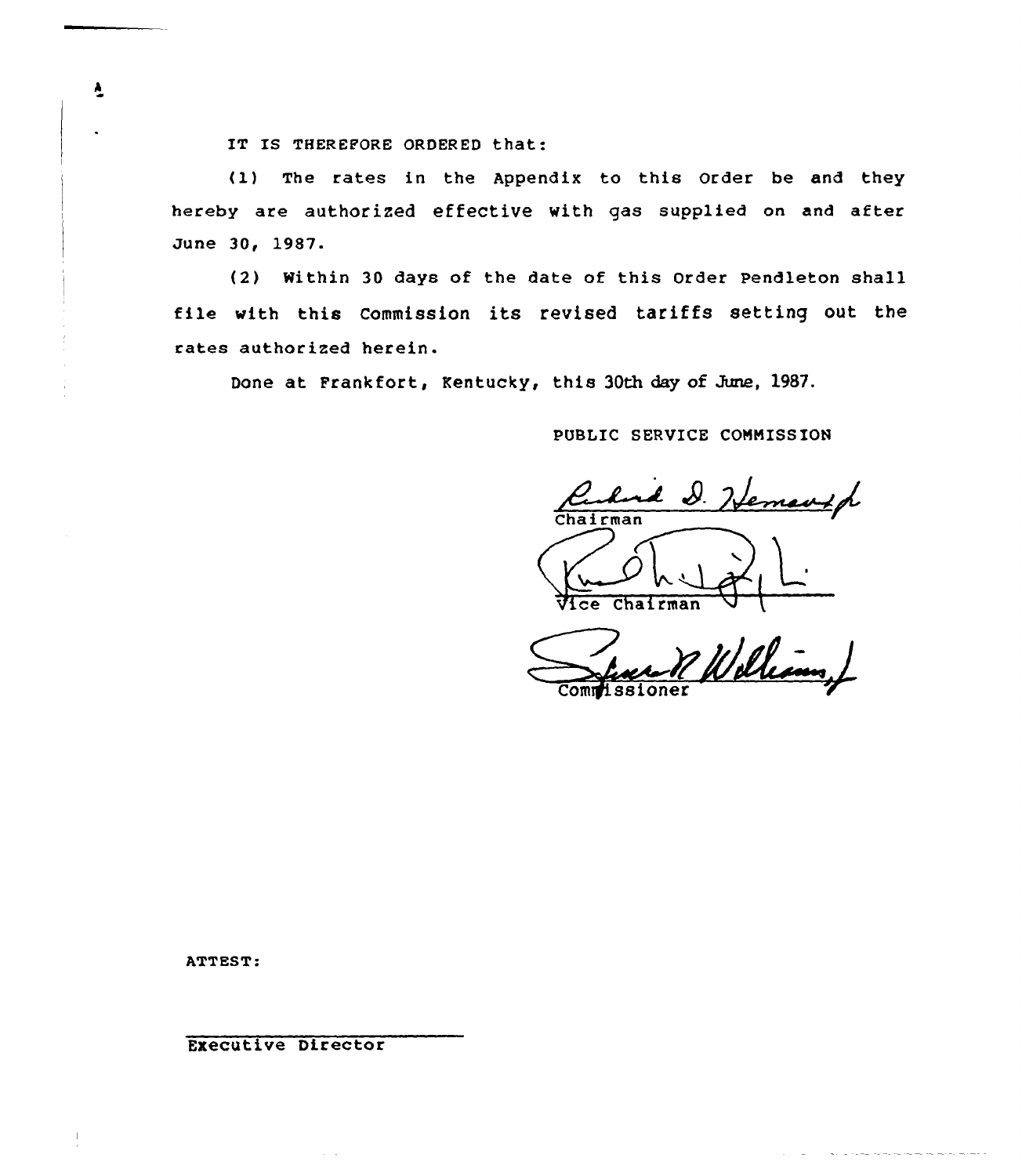### APPENDIX

## APPENDIX TO AN ORDER OF THE PUBLIC SERVICE CONNISS ION IN CASE NO- 8568-NN DATED 6/30/87

The following rates are prescribed for the customers served by pendleton County water District, Gas Division. All other rates and charges not specifically mentioned herein shall remain the same as those in effect under the authority of the Commission prior to the date of this Order.

### RATES: MONTHLY

### RATES PER UNIT

# Residential:

 $\overline{\mathbf{1}}$ ÷.  $\ddot{\phantom{0}}$ 

 $\bar{z}$ 

| 0 - 1 Mcf (Minimum Charge)   | \$5.26 Per Month |  |
|------------------------------|------------------|--|
| $1 - 2$ Mcf                  | 4.9134 Per Mcf   |  |
| $2 - 6$ Mcf                  | 4.8881 Per Mcf   |  |
| Over 6 Mcf                   | 4.8831 Per Mcf   |  |
| Commercial:                  |                  |  |
| 0 - 1 Mcf (Minimum Charge)   | 55.83 Per Month  |  |
| $1 - 20$ Mcf                 | 4.8831 Per McE   |  |
| $20 - 30$ Mcf                | 4.8781 Per Mcf   |  |
| $30 - 40$ Mcf                | 4.8731 Per Mcf   |  |
| $40 - 50$ Mcf                | 4.8681 Per Mcf   |  |
| Over 50 Mcf                  | 4.8631 Per Mcf   |  |
| SMALL INDUSTRIAL:            |                  |  |
| All Mcf                      | \$4.1318 Per Mcf |  |
| SPECIAL CONTRACTS:           |                  |  |
| Firm Gas Service:            |                  |  |
| MAGO Construction Co., Inc., | \$3.9255 Per Mcf |  |
|                              |                  |  |